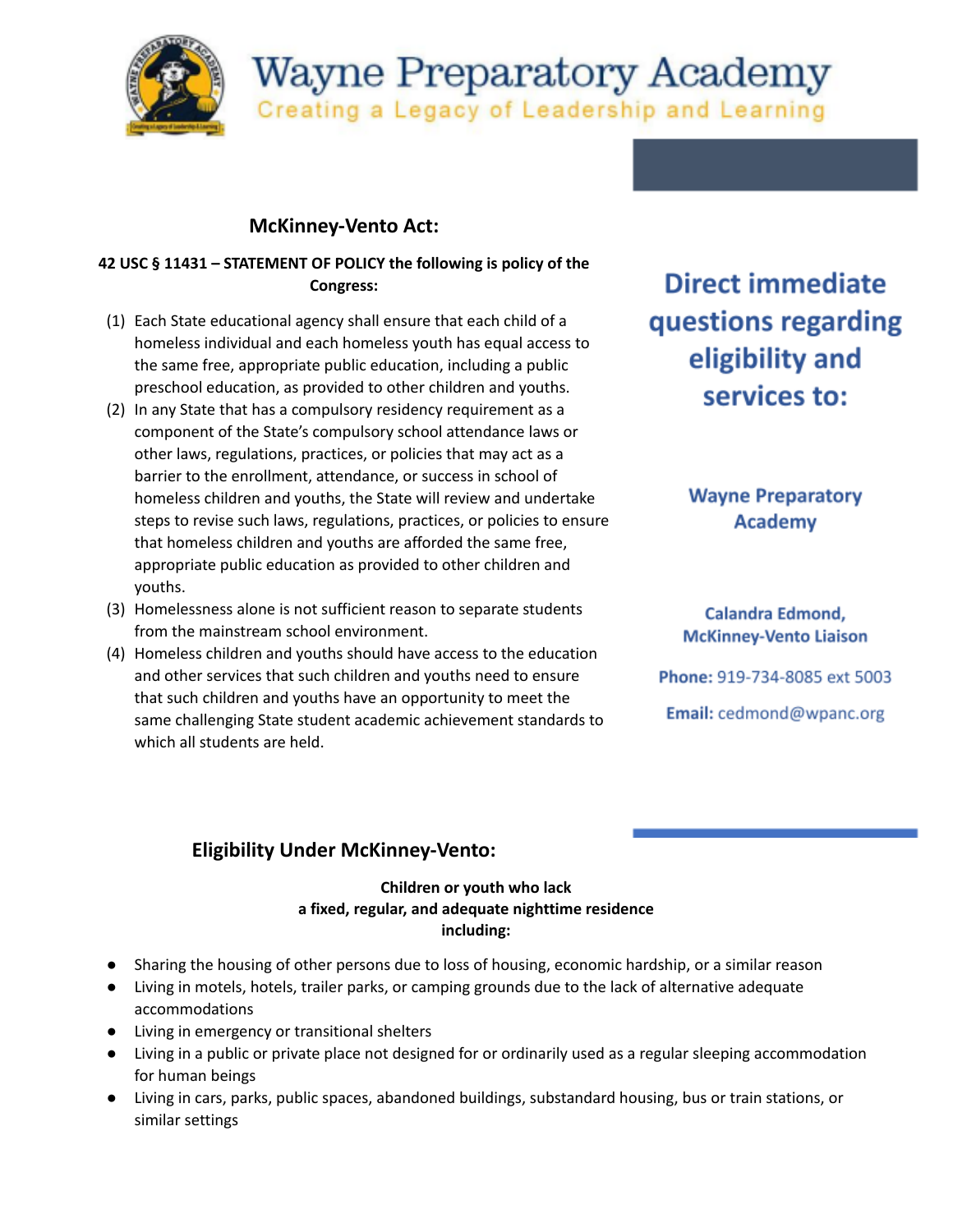- Migratory children living in the above circumstances
- Unaccompanied youth living in the above circumstances

## **Parent/Unaccompanied Homeless Youth Rights:**

#### **Unaccompanied homeless youth are ensured the same educational rights that the McKinney-Vento Act provides for other homeless students, which include the right to:**

- Enroll immediately, even if they do not currently have paperwork normally required for enrollment.
- Attend either the local attendance area school or the school of origin, with the placement decision based on the student's best interest.
- Remain in the school of origin for the duration of the homelessness or until the end of the school year in which the student becomes permanently housed.
- Receive transportation to and from the school of origin.
- Receive educational services, such as free school meals, Title I services, participate in gifted and talented programs, vocational education, alternative education, and any other services comparable to what housed students receive.
- Not be stigmatized or segregated on the basis of their status as homeless.

## *NCHE Parent Right Brochure:*

## *[English](https://nche.ed.gov/wp-content/uploads/2018/11/parentbrochure_eng.pdf) & S[panish](https://nche.ed.gov/wp-content/uploads/2018/11/parentbrochure_sp.pdf)*

#### In addition to the provisions that apply to all homeless students, the McKinney-Vento Act includes the following **provisions specifically for unaccompanied homeless youth:**

- Unaccompanied homeless youth shall be immediately enrolled without proof of guardianship.
- During a dispute over school selection or enrollment, unaccompanied homeless youth shall receive a written statement explaining the school's decision, the youth's right to appeal the decision, and a referral to the local liaison.

*NCHEP Youth [Educational](https://hepnc.uncg.edu/wp-content/uploads/Docs/NCHEPyouthposter17.pdf) Rights Posters*

*English & [Spanish](https://hepnc.uncg.edu/wp-content/uploads/Docs/NCHEPyouthposter17.pdf)*

*NCHEP Parent [Educational](https://hepnc.uncg.edu/wp-content/uploads/Docs/NCHEPparentposter17.pdf.) Rights Posters*

*English & [Spanish](https://hepnc.uncg.edu/wp-content/uploads/Docs/NCHEPparentposter17.pdf.)*